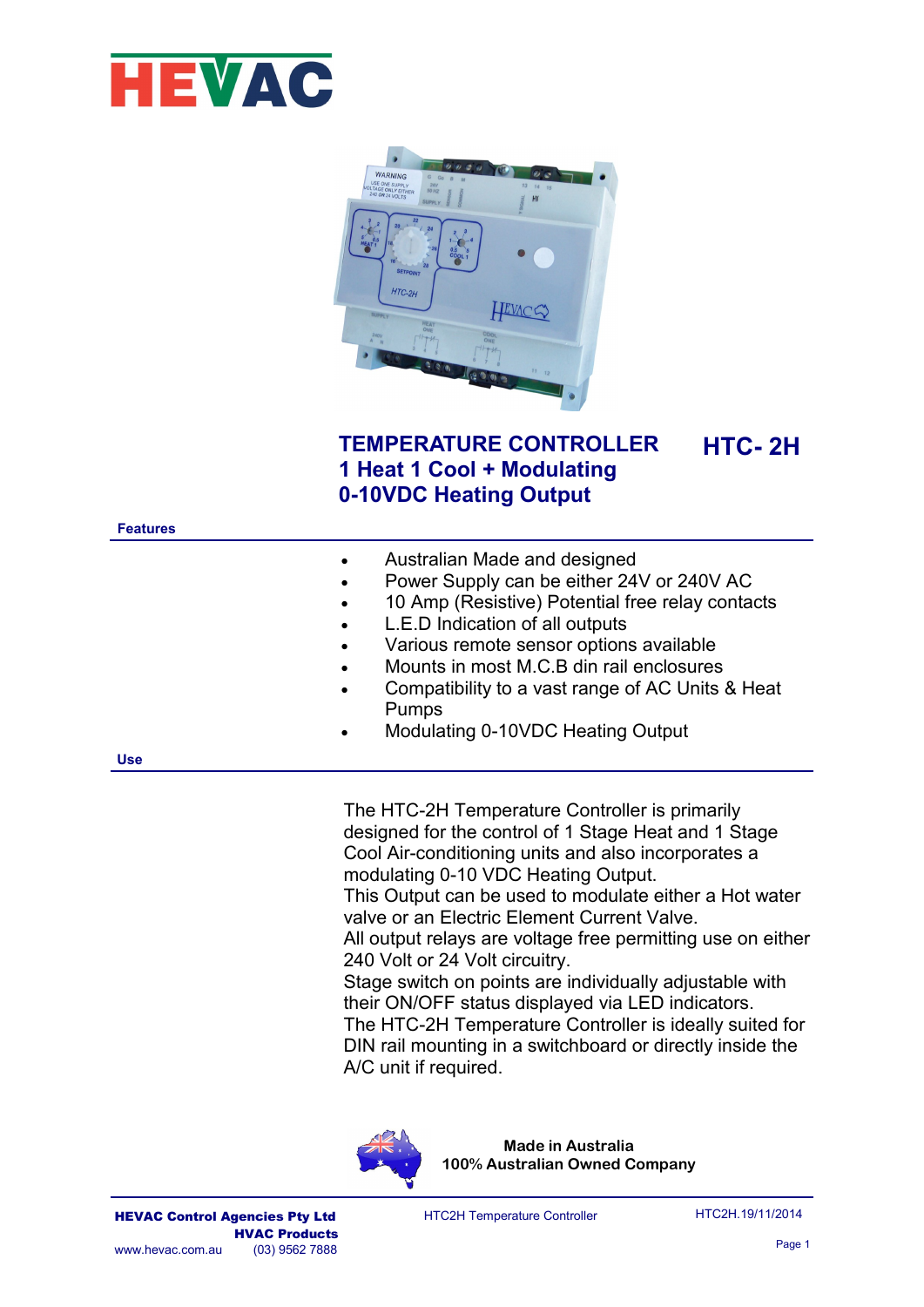

| <b>Technical Data</b>           |                                               |                                                               |
|---------------------------------|-----------------------------------------------|---------------------------------------------------------------|
| <b>General Specifications</b>   | <b>Operating Voltage</b>                      | 24 Volts AC or 240 Volts AC                                   |
|                                 | <b>Power Consumption</b>                      |                                                               |
|                                 | At 240 Volts                                  | 7 VA                                                          |
|                                 | At 24 Volts                                   | 1 VA                                                          |
|                                 | Switching Capacity of Relays                  |                                                               |
|                                 | Voltage                                       | AC 0250 Volts                                                 |
|                                 | Current                                       | 10(3) A                                                       |
|                                 | <b>Setpoint Setting Range</b>                 | 1628 oC                                                       |
|                                 | <b>Stage Start Point Adjustment</b>           | 0.55.0 oC (From Setpoint)                                     |
|                                 | <b>Switching Differential</b>                 | 0.3 oC (NON Adjustable)                                       |
|                                 | <b>Modulating Output Proportional</b><br>Band | 1.0 Degrees Celsius<br>(NON Adjustable)                       |
|                                 | <b>Modulating Heating Output</b>              | 010 Volts DC                                                  |
|                                 | Output Indication                             |                                                               |
|                                 | Heating On/Off Stage                          | 1 x Red LED                                                   |
|                                 | <b>Heating Modulating</b><br>Output           | 1 x Red LED Intensity of LED<br>varies with the Signal Output |
|                                 | Cooling                                       | 1 x Green LED                                                 |
| <b>Environmental Conditions</b> | Operation                                     |                                                               |
|                                 | <b>Ambient Temperature</b>                    | 0450C                                                         |
|                                 | Humidity                                      | < 85 % RH (Non Condensing)                                    |
|                                 | Storage and Transport                         |                                                               |
|                                 | <b>Ambient Temperature</b>                    | $-5650C$                                                      |
|                                 | Humidity                                      | < 90 % RH (Non Condensing)                                    |
| <b>Product Standards</b>        | C-tick                                        | N10842                                                        |
| Weight                          | Including Packaging                           | 450 grams                                                     |
| Housing                         | Colour                                        | Grey                                                          |
|                                 | Material                                      | ABS POLYCARB                                                  |
|                                 | <b>UV Stabilised</b>                          | <b>YES</b>                                                    |
|                                 | <b>Fire Retardant</b>                         | <b>YES</b>                                                    |
|                                 | <b>Size</b>                                   | L105mm x W105mm x D60mm                                       |
|                                 | <b>Mounting Method</b>                        | 35mm Din Rail Mountable                                       |
|                                 |                                               |                                                               |

HTC2H Temperature Controller

HTC2H.19/11/2014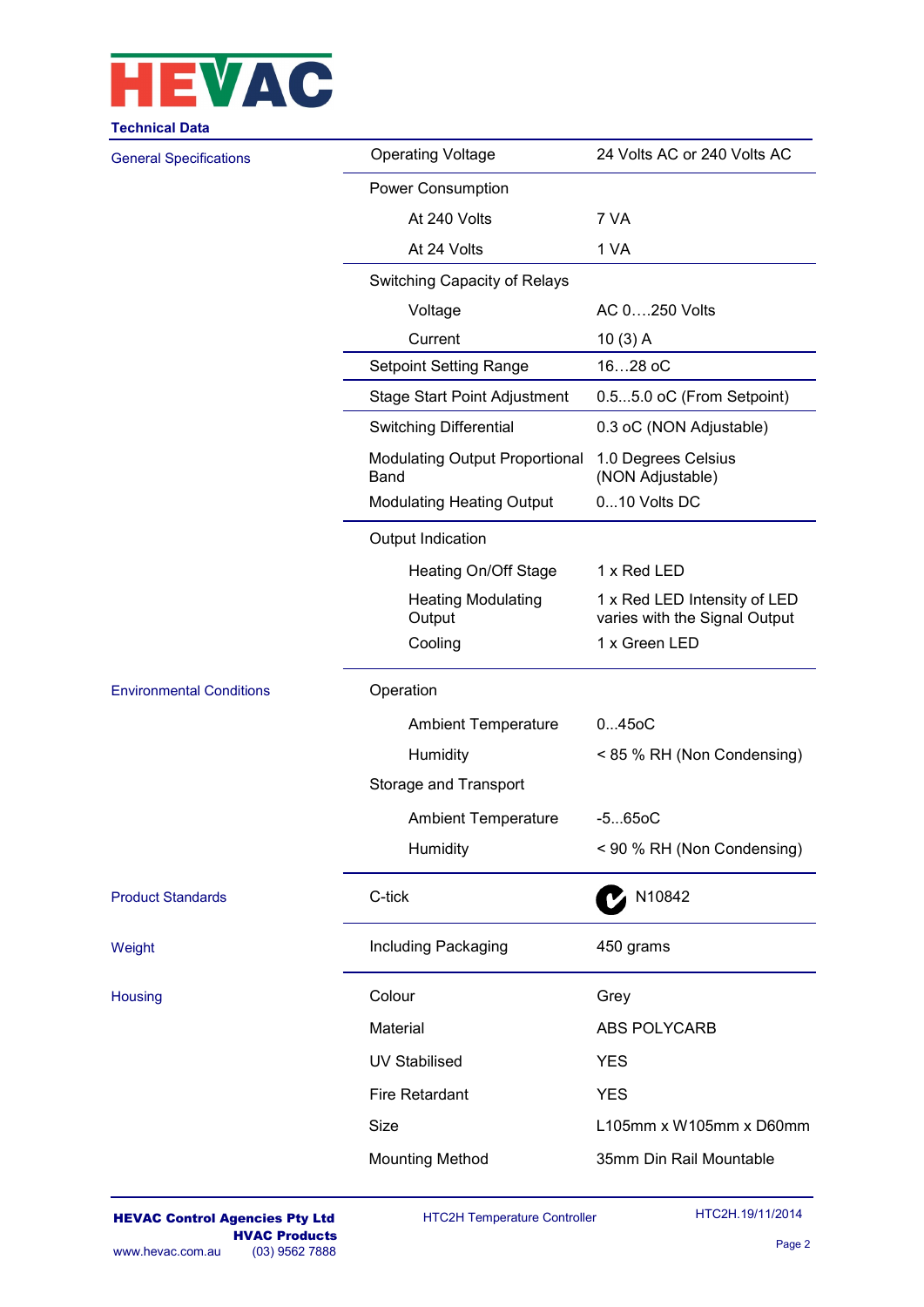

## **Terminal Designations**



- G 24 Volt AC Supply Active
- Go 24 Volt AC Supply Ground Reference
- B Sensor Input
- M Sensor Input Common
- 13 Y Signal Output (For HRC Slave Relay ONLY)
- 14 YH 0-10VDC Modulating Heating Output
- A 240 Volt AC Supply Active
- N 240 Volt AC Supply Neutral
- 3 Heating Stage 1 Output
- 4 Heating Stage 1 & R/V for Cool Common
- 5 Reversing Valve for Cool Output
- 6 Cooling Stage 1 Output
- 7 Cooling Stage 1 & R/V for Heat Common
- 8 Reversing Valve for Heat Output



Typical for Heat/Cool type A/C Units and incorporates a Modulating 0-10VDC Heating Water Control Valve.

HEVAC Control Agencies Pty Ltd **HVAC Products**<br>(03) 9562 7888 www.hevac.com.au

HTC2H Temperature Controller

**Application Example (1)**